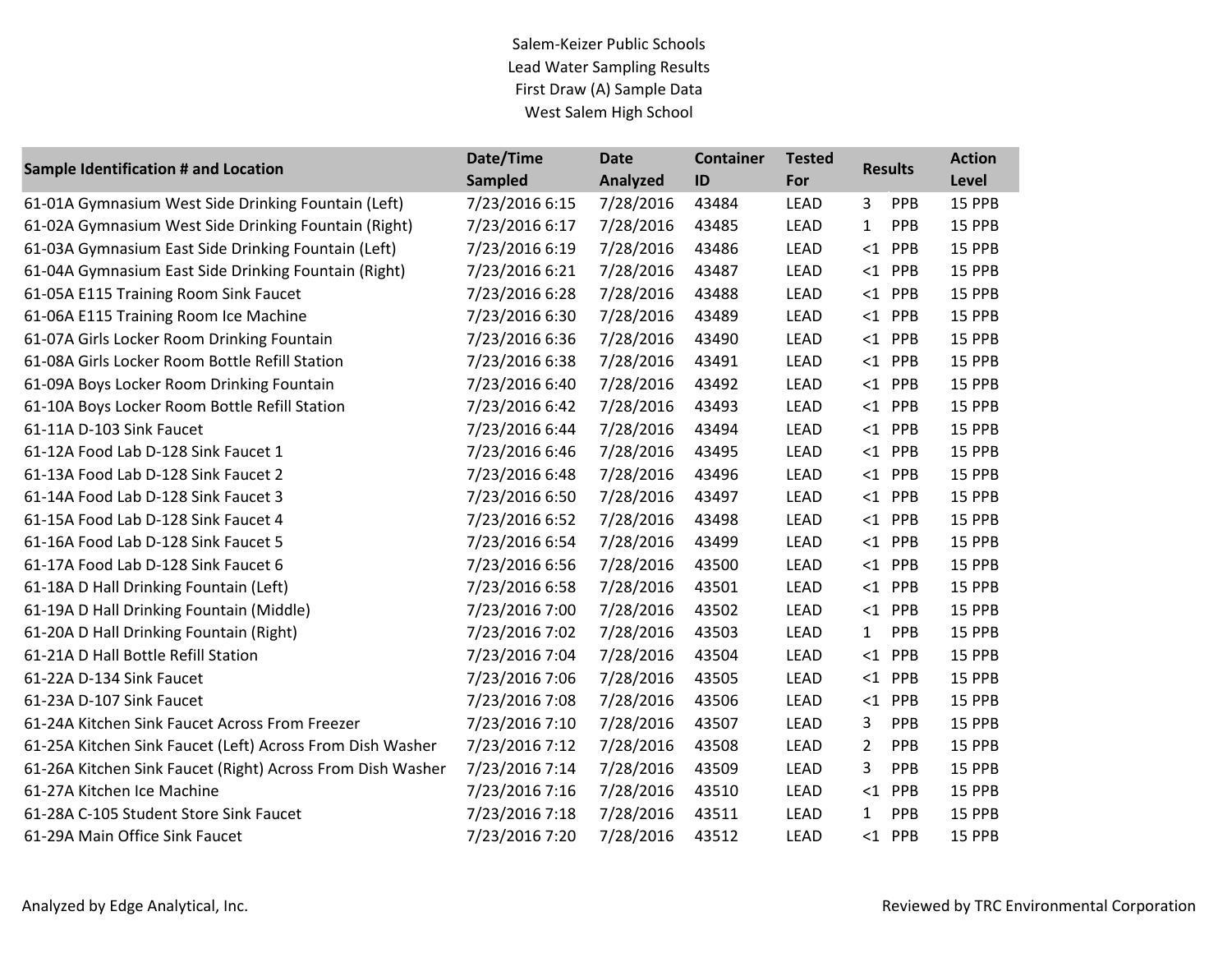| <b>Sample Identification # and Location</b>       | Date/Time      | <b>Date</b> | <b>Container</b> | <b>Tested</b> | <b>Results</b>      | <b>Action</b> |
|---------------------------------------------------|----------------|-------------|------------------|---------------|---------------------|---------------|
|                                                   | <b>Sampled</b> | Analyzed    | ID               | For           |                     | Level         |
| 61-30A C112J Kitchen Sink Faucet                  | 7/23/2016 7:22 | 7/28/2016   | 43513            | <b>LEAD</b>   | $<$ 1 PPB           | 15 PPB        |
| 61-31A C112F Student Health Sink Faucet           | 7/23/2016 7:24 | 7/28/2016   | 43514            | <b>LEAD</b>   | $<$ 1 PPB           | 15 PPB        |
| 61-32A B-113 Sink Faucet                          | 7/23/2016 7:26 | 7/28/2016   | 43515            | <b>LEAD</b>   | PPB<br>$\leq$ 1     | 15 PPB        |
| 61-33A B-112 Sink Faucet                          | 7/23/2016 7:28 | 7/28/2016   | 43516            | <b>LEAD</b>   | PPB<br>$\mathbf{1}$ | 15 PPB        |
| 61-34A B Hall Drinking Fountain (Left)            | 7/23/2016 7:30 | 7/28/2016   | 43517            | <b>LEAD</b>   | PPB<br>$\mathbf{1}$ | 15 PPB        |
| 61-35A B Hall Drinking Fountain (Right)           | 7/23/2016 7:32 | 7/28/2016   | 43518            | <b>LEAD</b>   | $\leq$ 1<br>PPB     | 15 PPB        |
| 61-36A B-104 Sink Faucet                          | 7/23/2016 7:34 | 7/28/2016   | 43519            | <b>LEAD</b>   | $<$ 1 PPB           | 15 PPB        |
| 61-37A B-105 Sink Faucet                          | 7/23/2016 7:36 | 7/28/2016   | 43520            | LEAD          | PPB<br>$\leq 1$     | 15 PPB        |
| 61-38A A116/117 Sink Faucet East Wall             | 7/23/2016 7:38 | 7/28/2016   | 43521            | <b>LEAD</b>   | $<$ 1 PPB           | 15 PPB        |
| 61-39A A116/117 Sink Faucet South Wall            | 7/23/2016 7:40 | 7/28/2016   | 43522            | <b>LEAD</b>   | PPB<br>$\mathbf{1}$ | 15 PPB        |
| 61-40A A115 Sink Faucet North Wall                | 7/23/2016 7:42 | 7/28/2016   | 43523            | LEAD          | PPB<br>$\leq 1$     | 15 PPB        |
| 61-41A A115 Sink Faucet East Wall                 | 7/23/2016 7:44 | 7/28/2016   | 43524            | <b>LEAD</b>   | $<1$ PPB            | 15 PPB        |
| 61-42A A Hall Drinking Fountain (Left)            | 7/23/2016 7:46 | 7/28/2016   | 43525            | <b>LEAD</b>   | $<$ 1 PPB           | 15 PPB        |
| 61-43A A Hall Drinking Fountain (Right)           | 7/23/2016 7:48 | 7/28/2016   | 43526            | <b>LEAD</b>   | $<$ 1 PPB           | 15 PPB        |
| 61-44A A102 Drinking Fountain                     | 7/23/2016 7:50 | 7/28/2016   | 43527            | <b>LEAD</b>   | $<$ 1 PPB           | 15 PPB        |
| 61-45A A102C Instrument Storage Sink Faucet       | 7/23/2016 7:52 | 7/28/2016   | 43528            | LEAD          | $<$ 1 PPB           | 15 PPB        |
| 61-46A A101 Drinking Fountain                     | 7/23/2016 7:54 | 7/28/2016   | 43529            | <b>LEAD</b>   | $<$ 1 PPB           | 15 PPB        |
| 61-47A A100 Drinking Fountain                     | 7/23/2016 7:56 | 7/28/2016   | 43530            | LEAD          | $<$ 1 PPB           | 15 PPB        |
| 61-48A 2nd Floor B Hall Drinking Fountain (Left)  | 7/23/2016 7:58 | 7/28/2016   | 43531            | LEAD          | $<$ 1 PPB           | 15 PPB        |
| 61-49A 2nd Floor B Hall Drinking Fountain (Right) | 7/23/2016 8:00 | 7/28/2016   | 43532            | LEAD          | PPB<br>$\leq 1$     | 15 PPB        |
| 61-50A B-202 Sink Faucet                          | 7/23/2016 8:02 | 7/28/2016   | 43533            | LEAD          | $<$ 1 PPB           | 15 PPB        |
| 61-51A B-202 Sink Faucet                          | 7/23/2016 8:04 | 7/28/2016   | 43534            | <b>LEAD</b>   | $<$ 1 PPB           | 15 PPB        |
| 61-52A B-203 Sink Faucet (Right)                  | 7/23/2016 8:06 | 7/28/2016   | 43535            | LEAD          | $<$ 1 PPB           | 15 PPB        |
| 61-53A B-203 Sink Faucet (Left)                   | 7/23/2016 8:08 | 7/28/2016   | 43536            | <b>LEAD</b>   | $<$ 1 PPB           | 15 PPB        |
| 61-54A B-209 Sink Faucet                          | 7/23/2016 8:10 | 7/28/2016   | 43537            | LEAD          | $<$ 1 PPB           | 15 PPB        |
| 61-55A Library Hall Drinking Fountain (Left)      | 7/23/2016 8:12 | 7/28/2016   | 43538            | LEAD          | $<$ 1 PPB           | 15 PPB        |
| 61-56A Library Hall Drinking Fountain (Right)     | 7/23/2016 8:14 | 7/28/2016   | 43539            | LEAD          | $<$ 1 PPB           | 15 PPB        |
| 61-57A Library Workroom C202 Sink Faucet          | 7/23/2016 8:16 | 7/28/2016   | 43540            | LEAD          | $<$ 1 PPB           | 15 PPB        |
| 61-58A D-203 Sink Faucet                          | 7/23/2016 8:18 | 7/28/2016   | 43541            | <b>LEAD</b>   | $<$ 1 PPB           | 15 PPB        |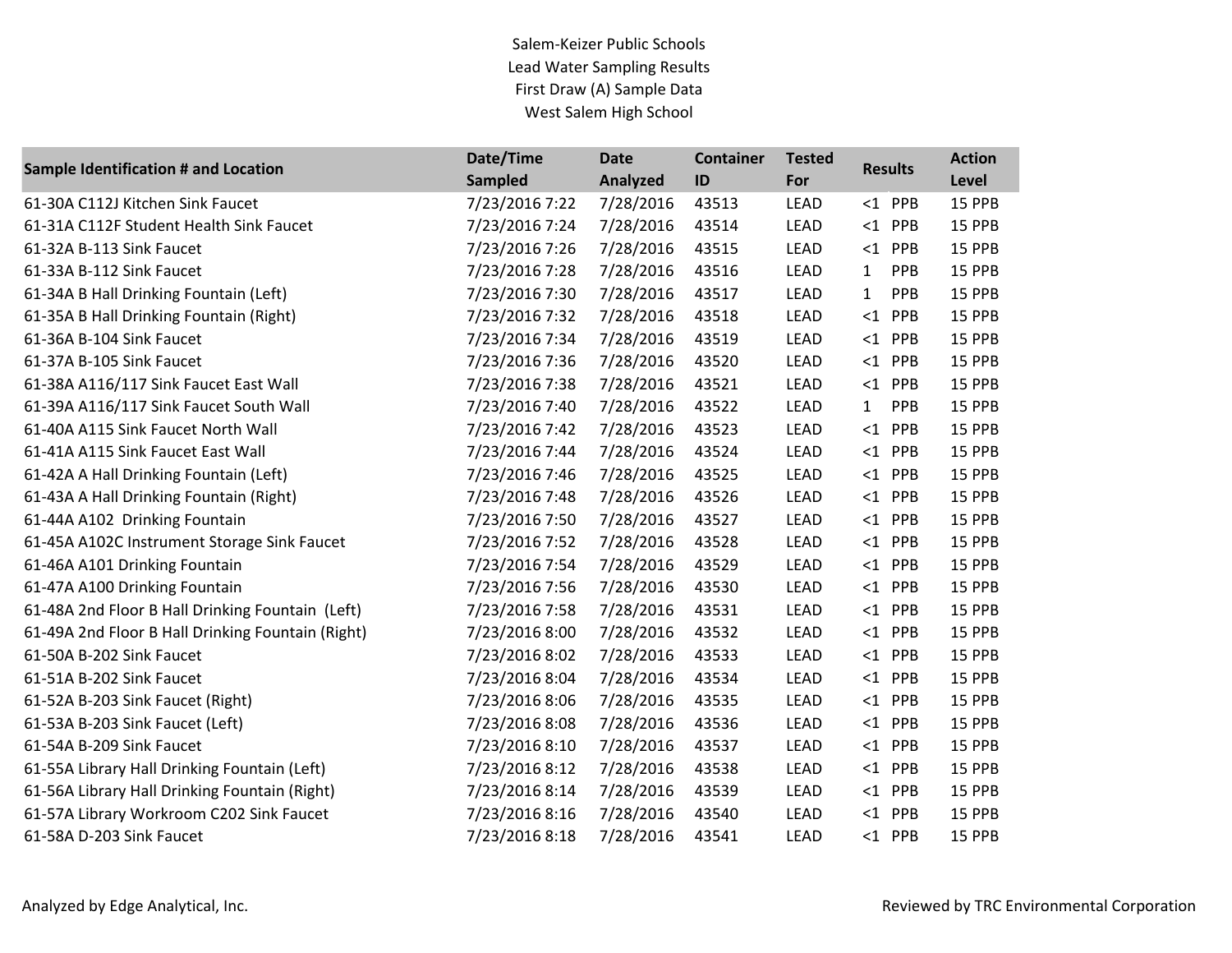| Sample Identification # and Location                      | Date/Time      | Date      | <b>Container</b> | <b>Tested</b> | <b>Results</b> |            | <b>Action</b> |
|-----------------------------------------------------------|----------------|-----------|------------------|---------------|----------------|------------|---------------|
|                                                           | <b>Sampled</b> | Analyzed  | ID               | For           |                |            | Level         |
| 61-59A D-227 Sink Faucet (Left)                           | 7/23/2016 8:20 | 7/28/2016 | 43542            | LEAD          | $\mathbf{2}$   | <b>PPB</b> | 15 PPB        |
| 61-60A D-227 Sink Faucet (Right)                          | 7/23/2016 8:22 | 7/28/2016 | 43543            | <b>LEAD</b>   | $\mathbf{2}$   | <b>PPB</b> | 15 PPB        |
| 61-61A D-226 Sink Faucet                                  | 7/23/2016 8:24 | 7/28/2016 | 43544            | <b>LEAD</b>   | $\leq 1$       | <b>PPB</b> | 15 PPB        |
| 61-62A D-225 Sink Faucet                                  | 7/23/2016 8:26 | 7/28/2016 | 43545            | LEAD          | $\leq 1$       | <b>PPB</b> | 15 PPB        |
| 61-64A D Wing Drinking Fountain (Left)                    | 7/23/2016 8:28 | 7/28/2016 | 43546            | LEAD          | $\leq 1$       | <b>PPB</b> | 15 PPB        |
| 61-65A D Wing Drinking Fountain (Right)                   | 7/23/2016 8:30 | 7/28/2016 | 43547            | <b>LEAD</b>   | $\leq 1$       | <b>PPB</b> | 15 PPB        |
| 61-66A Upper Gymnasium Drinking Fountain (Left)           | 7/23/2016 8:32 | 7/28/2016 | 43548            | <b>LEAD</b>   | $\leq 1$       | <b>PPB</b> | 15 PPB        |
| 61-67A Upper Gymnasium Drinking Fountain (Right)          | 7/23/2016 8:34 | 7/28/2016 | 43549            | <b>LEAD</b>   | $\leq 1$       | <b>PPB</b> | 15 PPB        |
| 61-68A 2nd Floor Gymnasium Snack Bar Sink Faucet          | 7/23/2016 8:36 | 7/28/2016 | 43550            | LEAD          | $\mathbf{1}$   | <b>PPB</b> | 15 PPB        |
| 61-69A Gymnasium Hall Drinking Fountain 2nd Floor         | 7/23/2016 8:38 | 7/28/2016 | 43551            | LEAD          | $\leq 1$       | <b>PPB</b> | 15 PPB        |
| 61-70A 1st Floor Gymnasium Hall Drinking Fountain (Left)  | 7/23/2016 6:24 | 7/28/2016 | 43552            | <b>LEAD</b>   | $\leq$ 1       | <b>PPB</b> | 15 PPB        |
| 61-71A 1st Floor Gymnasium Hall Drinking Fountain (Right) | 7/23/2016 6:26 | 7/28/2016 | 43553            | <b>LEAD</b>   | $\leq 1$       | <b>PPB</b> | 15 PPB        |
| 61-72A Outside Snack Shack Drinking Fountain (Left)       | 7/23/2016 8:43 | 7/28/2016 | 43554            | LEAD          | $\mathbf{2}$   | <b>PPB</b> | 15 PPB        |
| 61-73A Outside Snack Shack Drinking Fountain (Right)      | 7/23/2016 8:45 | 7/28/2016 | 43555            | LEAD          | $\overline{2}$ | <b>PPB</b> | 15 PPB        |
| 61-74A Outside Snack Shack Inside                         | 7/23/2016 8:47 | 7/28/2016 | 43556            | LEAD          | 3              | <b>PPB</b> | 15 PPB        |

EPA Action Level for Lead in Schools is 20 PPB

SKPS Action Level for Lead is 15 PPB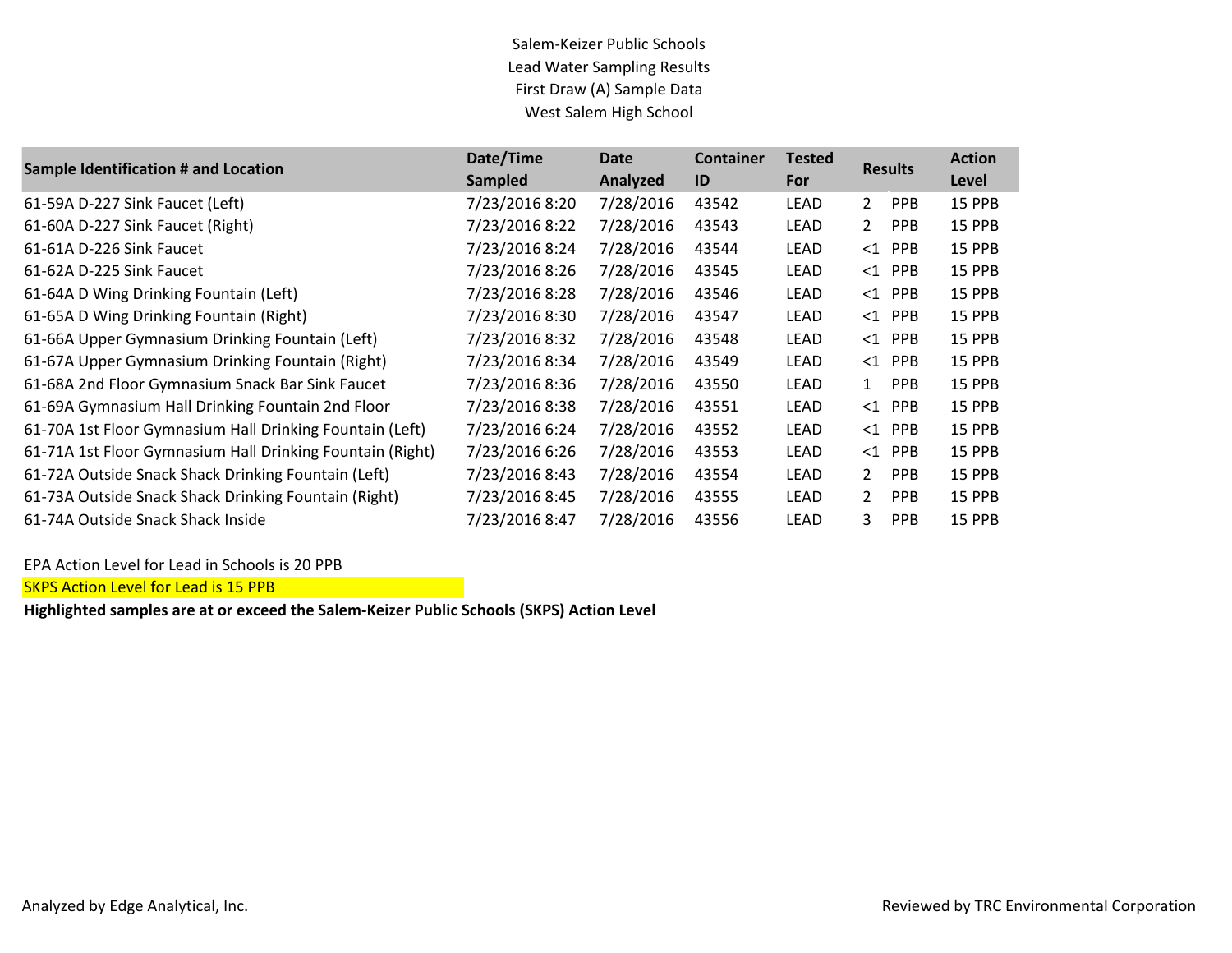| Sample Identification # and Location | Date/Time                 | Date     | Container | <b>Tested</b> | <b>Results</b> | <b>Action</b> |
|--------------------------------------|---------------------------|----------|-----------|---------------|----------------|---------------|
|                                      | <b>Sampled</b>            | Analyzed | -ID       | For           |                | Level         |
| 61-63A D-224 Sink Faucet             | 9/29/2016 4:54  10/3/2016 |          | 59447     | LEAD          | <b>PPB</b>     | <b>15 PPB</b> |

EPA Action Level for Lead in Schools is 20 PPB

**SKPS Action Level for Lead is 15 PPB**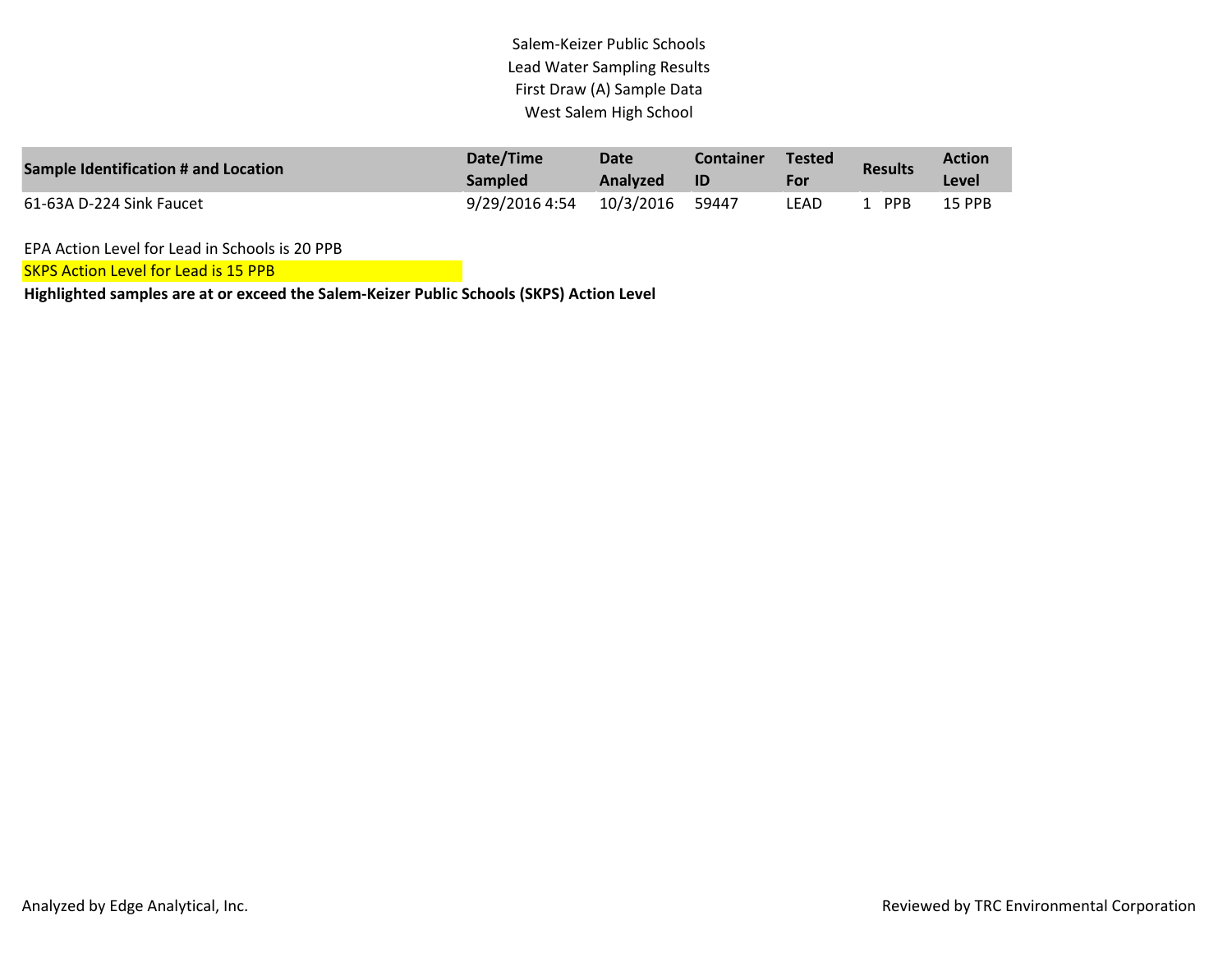| Sample Identification # and Location              | Date/Time<br><b>Sampled</b> | Date<br>Analyzed | Container<br>ID | <b>Tested</b><br>For | <b>Results</b> | <b>Action</b><br>Level |
|---------------------------------------------------|-----------------------------|------------------|-----------------|----------------------|----------------|------------------------|
| 061-75A 2nd Floor Gym Hall Bottle Filler w/76     | 1/6/2017 7:15               | 1/9/2017         | 794             | LEAD                 | $<$ 1 PPR      | 15 PPB                 |
| 061-76A 2nd Floor Gym Hall Drinking Fountain w/75 | 1/6/2017 7:15               | 1/9/2017         | 795             | LEAD                 | $<$ 1 PPR      | <b>15 PPB</b>          |

EPA Action Level for Lead in Schools is 20 PPB

SKPS Action Level for Lead is 15 PPB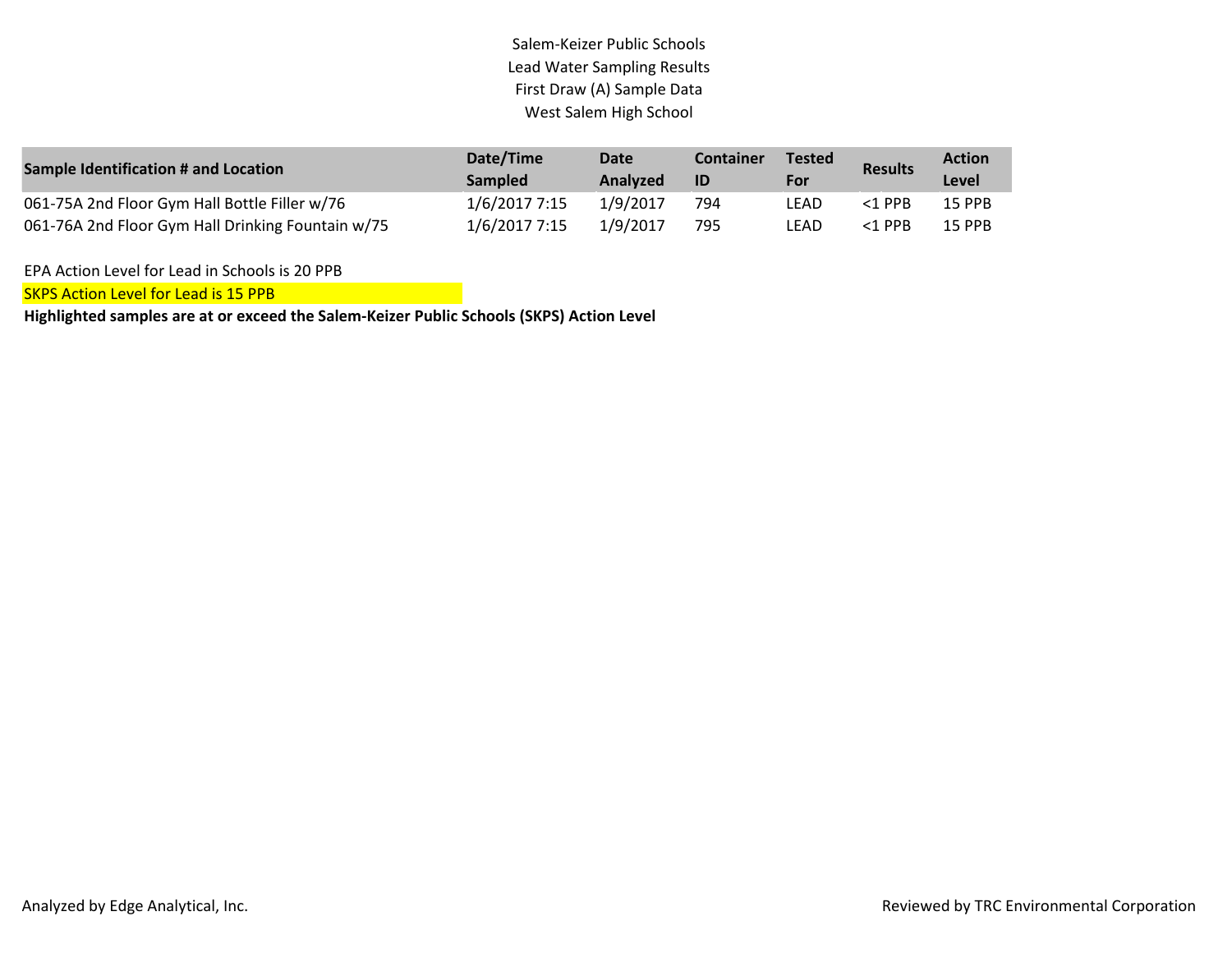| Sample Identification # and Location        | Date/Time<br><b>Sampled</b> | Date<br>Analyzed | <b>Container</b><br>-ID | <b>Tested</b><br>For | <b>Results</b> | <b>Action</b><br>Level |
|---------------------------------------------|-----------------------------|------------------|-------------------------|----------------------|----------------|------------------------|
|                                             |                             |                  |                         |                      |                |                        |
| 061-77A 2nd Floor B Hall Bottle Filler w/78 | 4/28/2017 6:32              | 5/2/2017         | 22384                   | LEAD                 | $<$ 1 PPB      | 15 PPB                 |
| 061-78A 2nd Floor B Hall Bottle Filler w/78 | 4/28/2017 6:33 5/2/2017     |                  | 22385                   | LEAD                 | $<$ 1 PPB      | 15 PPB                 |

EPA Action Level for Lead in Schools is 20 PPB

SKPS Action Level for Lead is 15 PPB